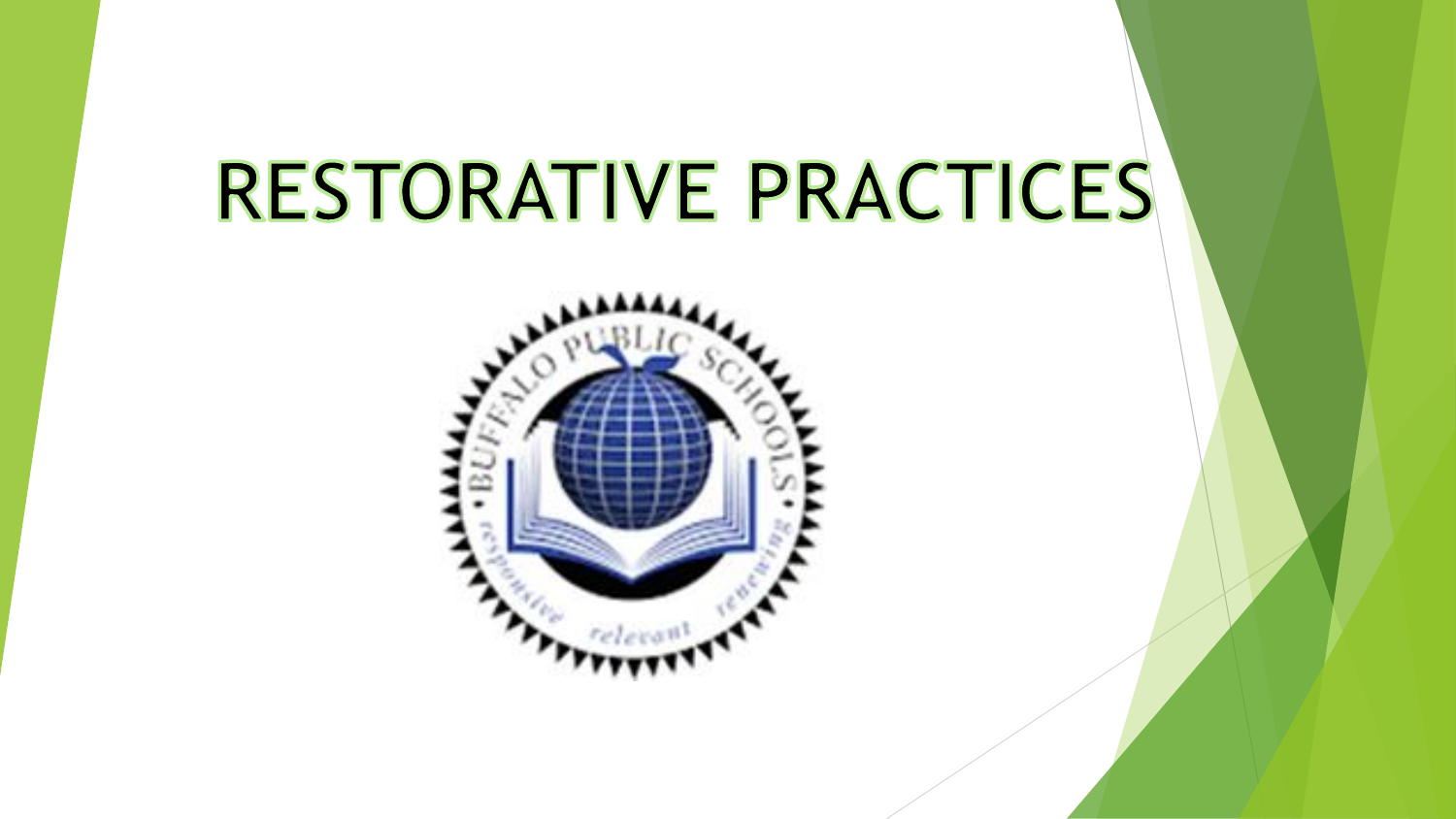

#### CONNECTIVITY AND RELEVANCE

Social Science

School and District Comprehensive Plans, Grade Level Data Focused Discussions

□ Intersectionality with: Instructional Priority Tool, CLRT practices, PBIS, TIC, and NEB

Addresses Educational Challenges:

Over-representation of students of color for out of school suspensions and referrals for special education services; while being under-represented in AP classes and gifted and talented programs.

> **STUDENT AND TEACHER NARRATIVES ARE VALUED CREATES AN ENVIRONMENT OF INCLUSIVITY TEACHES STUDENTS REAL LIFE POSITIVE RESOLUTION SKILLS LANGUAGE MATTERS (TOLERANCE, MINORITY!)**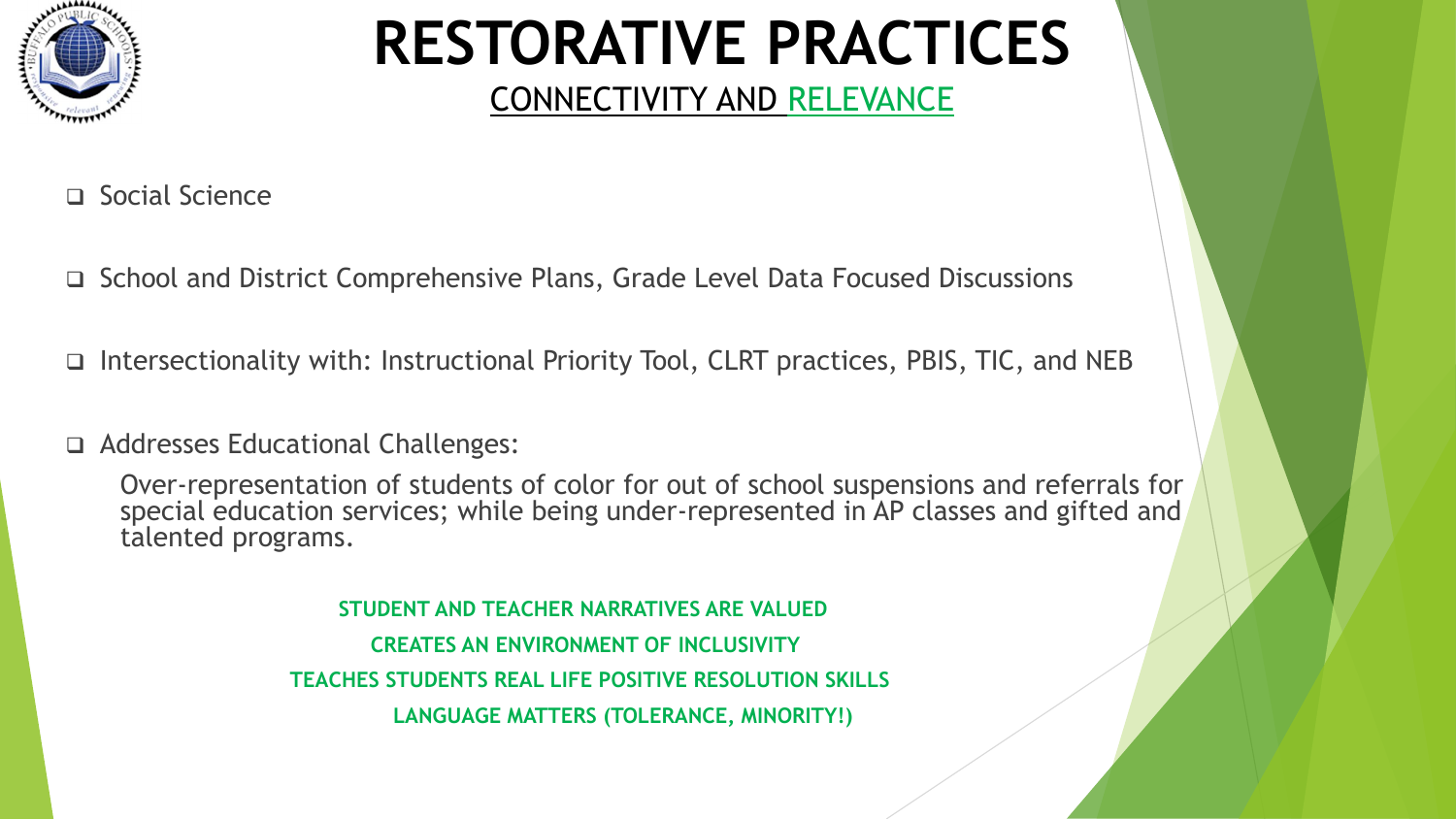

#### BUILDING STRONGER RELATIONSHIPS

**□ 2017- 2018, 10 schools received training and coaching** 

□ 2018- 2019, 11 additional schools received training and coaching

□ 1,995 teachers have been staff trained as of Sept. 2019

■ Building leaders were required to be trained in the summer of 2019

Department of Human Resources were trained in August 2019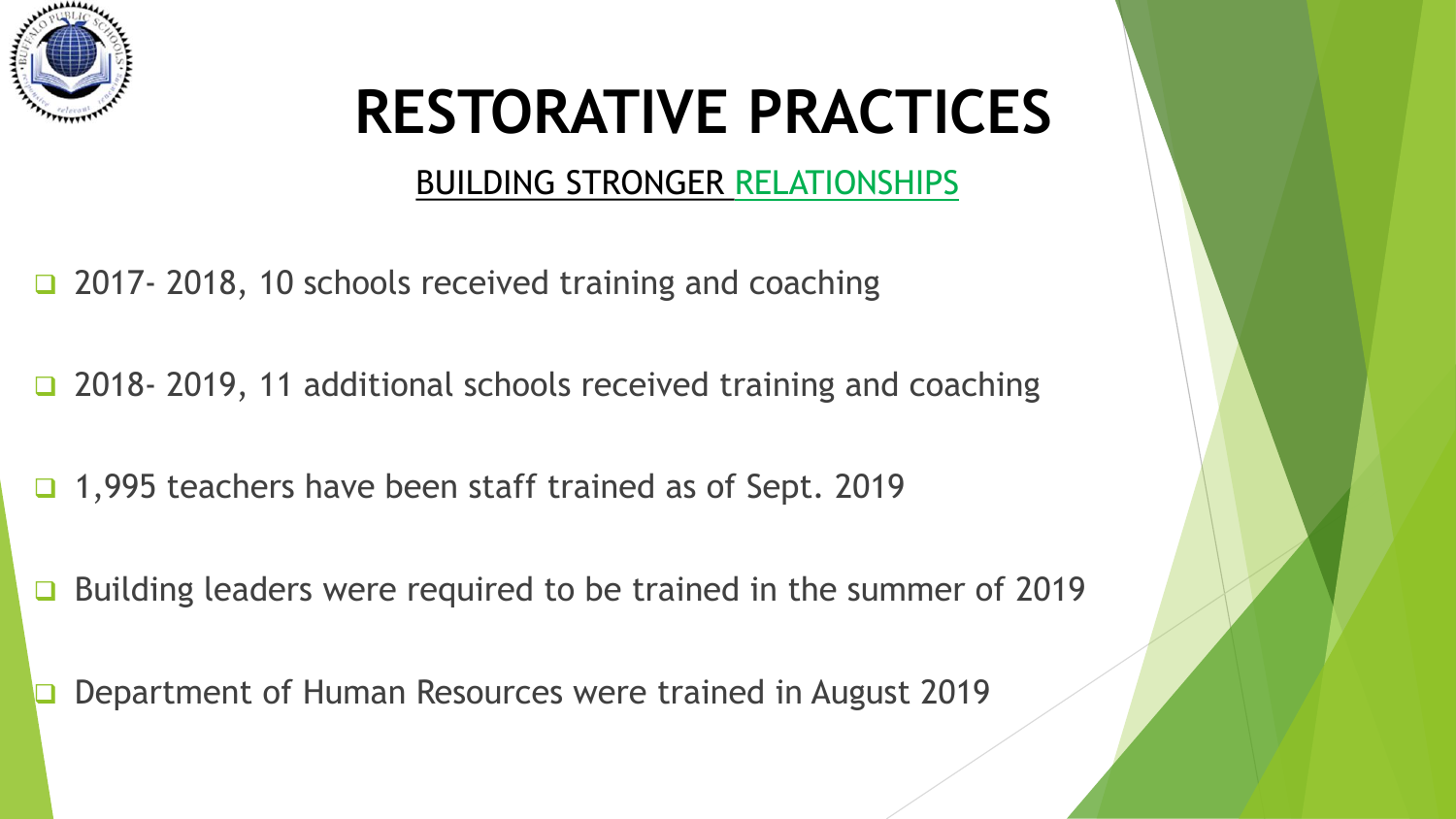

SOCIAL, EMOTIONAL, AND ACADEMIC RIGOR

■ Vocabulary word walls

**2011 | 2017 | 2017 | 2017 | 2017 | 2018 | 2018 | 2018 | 2019 | 2018 | 2019 | 2019 | 2019 | 2019 | 2019 | 2019**<br>2019 | 2019 | 2019 | 2019 | 2019 | 2019 | 2019 | 2019 | 2019 | 2019 | 2019 | 2019 | 2019 | 2019 | 2019 | 2019<br> Restorative Circles Community Courts **Collaborative Justice Courts Restorative Justice Diversion** Peace Promotion Youth Advisory Councils Procedural Justice **Transformative Justice** Compassion Repair Healing

- Academic… Social/ Emotional… Goal-Setting Circles Every Day
- Critical Thinking and Communication Skills (Speaking and Dialogue)
- $\Box$  Belief that adults and peers in the school care about students' well being
- **Q.** Affective Talk From All Staff
- Restorative Practice Champions in every school

**2017- 2019 cohort schools with goals for reducing suspensions decreased their suspensions on average by 35.6%**